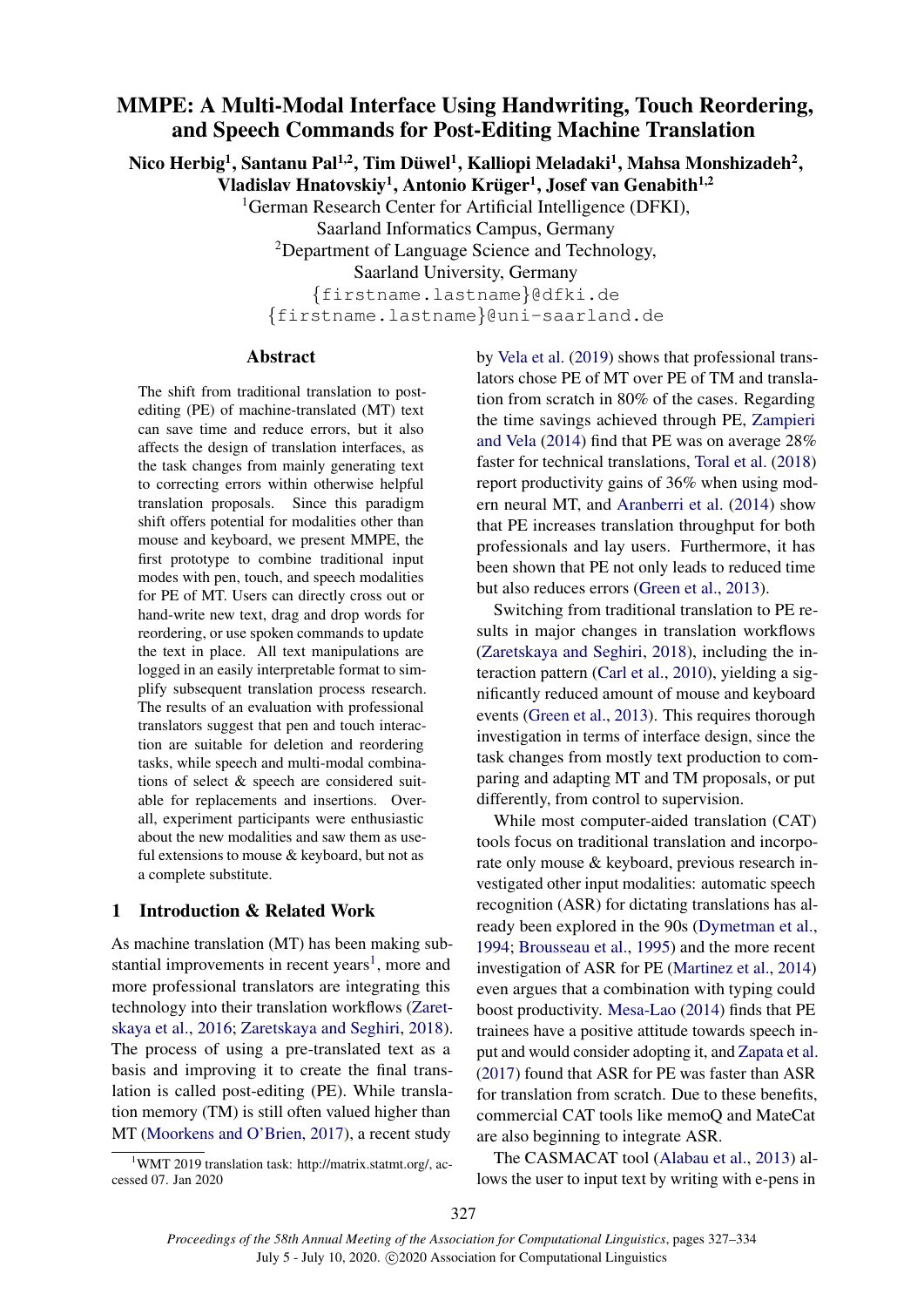a special area. A vision paper [\(Alabau and Casacu](#page-6-12)[berta,](#page-6-12) [2012\)](#page-6-12) proposes to instead use e-pens for PE sentences with few errors in place and provides examples of symbols that could be used for this. Studies on mobile PE via touch and speech [\(O'Brien](#page-6-13) [et al.,](#page-6-13) [2014;](#page-6-13) [Torres-Hostench et al.,](#page-6-14) [2017\)](#page-6-14) show that participants especially liked reordering words through touch drag and drop, and preferred voice when translating from scratch, but used the iPhone keyboard for small changes. [Teixeira et al.](#page-6-15) [\(2019\)](#page-6-15) also explore a combination of touch and speech; however, their touch input received poor feedback since (a) their tile view (where each word is a tile that can be dragged around) made reading more complicated, and (b) touch insertions were rather complex to achieve within their implementation. In contrast, dictation functionality was shown to be quite good and even preferred to mouse and keyboard by half of the participants. The results of an elicitation study by [Herbig et al.](#page-6-16) [\(2019a\)](#page-6-16) indicate that pen, touch, and speech interaction should be combined with mouse and keyboard to improve PE of MT. In contrast, other modalities like eye tracking or gestures were seen as less promising.

This paper presents MMPE, the first translation environment combining standard mouse & keyboard input with touch, pen, and speech interactions for PE of MT. It allows users to directly cross out or hand-write new text, drag and drop words for reordering, or use spoken commands to update the text in place. All text manipulations are logged in an easily interpretable format (e.g., *replaceWord* with the old and new word) to facilitate translation process research. The results of a study with 11 professional translators show that participants are enthusiastic about having these alternatives, and suggest that pen and touch are well suited for deletion and reordering operations, whereas speech and multi-modal interaction are suitable for insertions and replacements.

# 2 The MMPE Prototype

This section presents the MMPE prototype (see Figure [1\)](#page-2-0), which combines pen, touch, and speech input with a traditional mouse and keyboard approach for PE of MT. The prototype is designed for professional translators in an office setting. A video demonstration is available at [https://youtu.be/](https://youtu.be/tkJ9OWmDd0s) [tkJ9OWmDd0s](https://youtu.be/tkJ9OWmDd0s).

### 2.1 Apparatus

On the software side, we decided to use  $Angular<sup>2</sup>$  $Angular<sup>2</sup>$  $Angular<sup>2</sup>$ for the frontend, and node.js<sup>[3](#page-1-1)</sup> for the backend.

The frontend, including all of the newly implemented modalities for text editing, is what the system currently focuses on. While this Angular frontend could be used in a browser on any device, we initially design for the following hardware to optimally support the implemented interactions: we use a large tiltable touch & pen screen (see Figure [1a\)](#page-2-0), namely the Wacom Cintiq Pro 32 inch display. Together with the Flex Arm, this screen can be moved up in the air to work in a standing position, or it can be tilted and moved flat on the table (similar to how users use a tablet), thereby supporting better pen and touch interaction (as requested in [Herbig et al.](#page-6-16) [\(2019a\)](#page-6-16)). To avoid limitations in ASR through a potentially bad microphone, we further use the Sennheiser PC 8 Headset for speech input. Last, mouse and keyboard are provided.

Since it is not the focus of this work, the backend is kept rather minimal: it allows saving and loading of projects (including the MT) from JSON files, can store log files, etc. Here, the project files simply contain an array of segments with source, target, as well as any MT or TM proposal that should initially be shown for PE.

#### 2.2 Overall Layout

Figure [1d](#page-2-0) shows our implemented horizontal source-target layout, where each segment's status (unedited, edited, confirmed) is visualized between source and target. On the far right, support tools are offered as requested in [Herbig et al.](#page-6-16) [\(2019a\)](#page-6-16): (1) the unedited MT output, to which the user can revert his editing using a button, and (2) a corpus combined with a dictionary: when entering a word or clicking/touching a word in the source view on the left, the Linguee<sup>[4](#page-1-2)</sup> website is queried to show the word in context and display its primary and alternative translations. The top of the interface shows a toolbar where users can enable or disable speech recognition as well as spell checking, save and load projects, or navigate to another project.

The current segment is enlarged, thereby offering space for handwritten input and allowing the user to view a lot of context while still seeing the current segment in a comfortable manner [\(Herbig](#page-6-16)

<span id="page-1-0"></span><sup>2</sup> [https://angular.io/, accessed 07. Jan 2020](#page-6-16)

<span id="page-1-2"></span><span id="page-1-1"></span><sup>3</sup> [https://nodejs.org/en/, accessed 07. Jan 2020](#page-6-16) 4 [https://www.linguee.com/, accessed 07. Jan 2020](#page-6-16)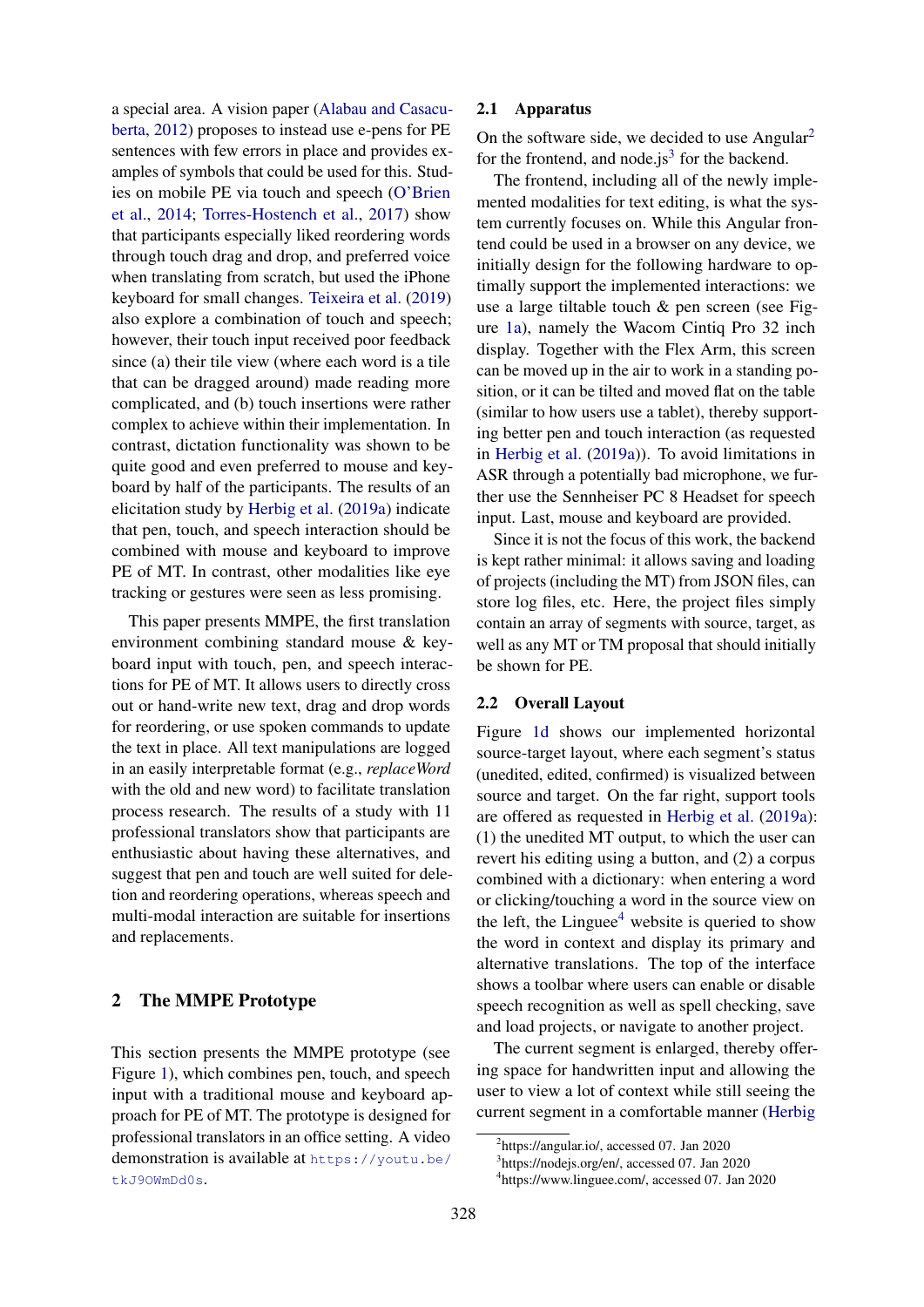<span id="page-2-0"></span>

(d) Screenshot of the interface.

Figure 1: Overview of the MMPE prototype.

[et al.](#page-6-16) [\(2019a\)](#page-6-16)). The view for the current segment is further divided into the source segment (left) and two editing planes for the target, one for handwriting and drawing gestures (middle), and one for touch deletion & reordering, as well as standard mouse and keyboard input (right). Both initially show the MT proposal, and synchronize on changes to either one. The reason for having two editing fields instead of only one is that some interactions are overloaded, e.g., a touch drag can be interpreted as both hand-writing (middle) and reordering (right). Undo and redo functionality for all modalities, as well as confirming segments, are also implemented through buttons between the source and target texts, and can further be triggered through hotkeys. The target text is spell-checked, as a lack of this feature was criticized in [Teixeira](#page-6-15) [et al.](#page-6-15) [\(2019\)](#page-6-15).

# 2.3 Left Target View: Handwriting

For handwriting recognition (see Figure [1b\)](#page-2-0), we use the MyScript Interactive Ink SDK<sup>[5](#page-2-1)</sup>. Apart from merely recognizing the written input, it offers ges-

tures<sup>[6](#page-2-2)</sup> like strike-through or scribble for deletions, breaking a word into two (draw line from top to bottom), and joining words (draw line from bottom to top). For inserting words, one can directly write into empty space, or create such space first by breaking the line (draw a long line from top to bottom), and hand-writing the word then. All changes are immediately interpreted, i.e., striking through a word deletes it immediately instead of showing it in a struck-through visualization. While it is not necessary to convert text from the handwritten appearance into computer font, the user can do so using a small button at the top of the editor. The editor further shows the recognized handwritten text immediately at the very top of the drawing view in a small gray font, where alternatives for the current recognition are offered when clicking on a recognized word. Since all changes from this drawing view are immediately synchronized into the right-hand view, the user can also see the recognized text there. Apart from using the pen, the user can use his/her finger or the mouse on the left-hand editing view for hand-writing.

<span id="page-2-1"></span><sup>5</sup> https://developer.myscript.com/, accessed 07. Jan 2020

<span id="page-2-2"></span><sup>6</sup> https://developer.myscript.com/docs/concepts/editinggestures/, accessed 07. Jan 2020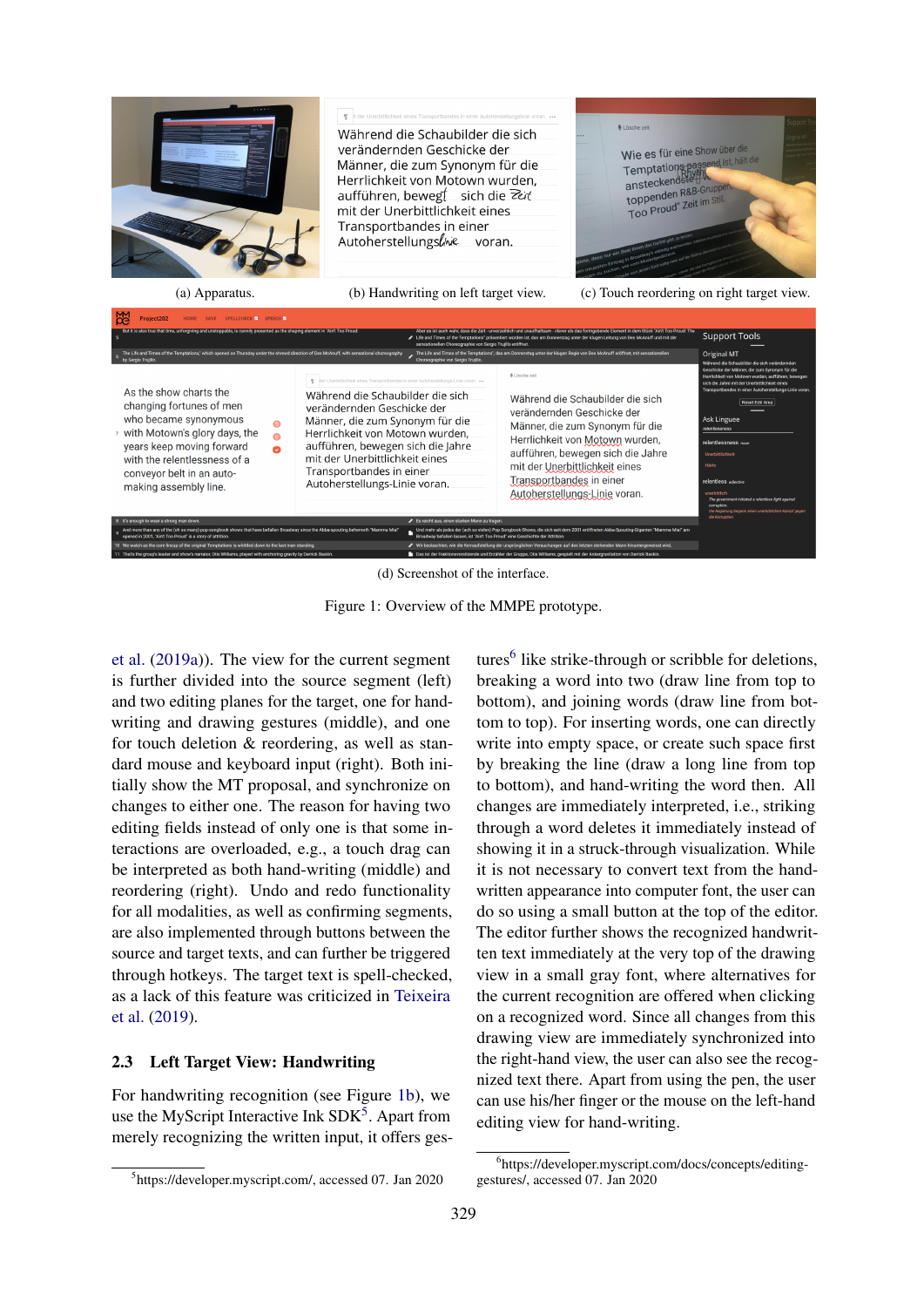# 2.4 Right Target View: Touch Reordering, Mouse & Keyboard

On the right-hand editing view, the user can delete words by simply double-tapping them with pen/finger touch, or reorder them through a simple drag and drop procedure (see Figure [1c\)](#page-2-0). This procedure visualizes the picked-up word as well as the current drop position through a placeholder element. Spaces between words and punctuation marks are automatically fixed, i.e., double spaces at the pickup position and missing spaces at the drop position are corrected. This reordering functionality is strongly related to [Teixeira et al.](#page-6-15) [\(2019\)](#page-6-15); however, only the currently dragged word is temporarily visualized as a tile to offer better readability. Furthermore, the cursor can be placed between words using a single tap, allowing the user to combine touch input with e.g., the speech or keyboard modalities (see below). Naturally, the user can also edit and navigate using mouse and keyboard, where all common shortcuts work as expected from other software (e.g., ctrl+arrow keys or ctrl+c).

# 2.5 Speech Input

To minimize lag during speech recognition, we use a streaming approach, sending the recorded audio to IBM Watson servers to receive a transcription, which is then interpreted in a command-based fashion. Thus, our speech module not only handles dictations as in [Teixeira et al.](#page-6-15) [\(2019\)](#page-6-15) but can correct mistakes in place.

The transcription itself is visualized at the top of the right target view (see Figure [1c\)](#page-2-0). As commands, the user has the option to "*insert*", "*delete*", "*replace*", and "*reorder*" words or subphrases. To specify the position if it is ambiguous, one can define anchors as in "*after*"/"*before*"/"*between*", or define the occurrence of the token ("*first*"/"*second*"/"*last*"). A full example is "*insert A after second B*", where A and B can be words or subphrases. In contrast to the other modalities, character-level commands are not supported, so instead of deleting an ending, one should replace the word. Again, spaces between words and punctuation marks are automatically fixed upon changes. For the German language, nouns are automatically capitalized using the list of nouns from Wiktionary<sup>[7](#page-3-0)</sup>.

# <span id="page-3-2"></span>2.6 Multi-modal Combinations

Last, the user can use a multi-modal combination, i.e., pen/touch/mouse combined with speech. For this, a target word/position first needs to be specified by placing the cursor on or next to a word using the pen, finger touch, or the mouse/keyboard; alternatively, the word can be long-pressed with pen/touch. Afterwards, the user can use a voice command like *"delete"*, *"insert A"*, *"move after/before A/between A and B"*, or *"replace by A"* without needing to specify the position/word, thereby making the commands less complex.

### 2.7 Logging

We implemented extensive logging functionality: on the one hand, we log the concrete keystrokes, touched pixel coordinates, etc.; on the other hand, all UI interactions (like *segmentChange* or *undo/redo/confirm*) are stored, allowing us to analyze the translator's use of MMPE.

Most importantly, however, we also log all text manipulations on a higher level to simplify text editing analysis: for *insertions*, we log whether a single or multiple words were inserted, and add the actual words and their positions as well as the segment's content before and after the insertion to the log entry. *Deletions* are logged analogously, and for *reorderings*, we add the old and the new position of the moved words to the log entry. Last, for *replacements*, we log whether only a part of a word was replaced (i.e., changing the word form), whether the whole word was replaced (i.e., correcting the lexical choice), or whether a group of words was replaced. In all cases, the words before and after the change, as well as their positions and the overall segment text are specified in the log entry.

Furthermore, all log entries contain the modality that was used for the interaction, e.g., Speech or Pen, thereby allowing the analysis of which modality was used for which editing operation. All log entries with their timestamps are created within the Angular client and sent to the node.js server for storage in a JSON file.

### 3 Evaluation

<span id="page-3-1"></span>We evaluated the prototype with 11 professional translators<sup>[8](#page-3-1)</sup>. Since our participants were German

accessed 07. Jan 2020

<span id="page-3-0"></span><sup>7</sup> https://en.wiktionary.org/wiki/Category:German noun forms, data and analysis scripts can be found at [https://mmpe.](https://mmpe.dfki.de/data/ACL2020/)  ${}^{8}$ The study has been approved by the university's ethical review board, and participants were paid for their time. The [dfki.de/data/ACL2020/](https://mmpe.dfki.de/data/ACL2020/).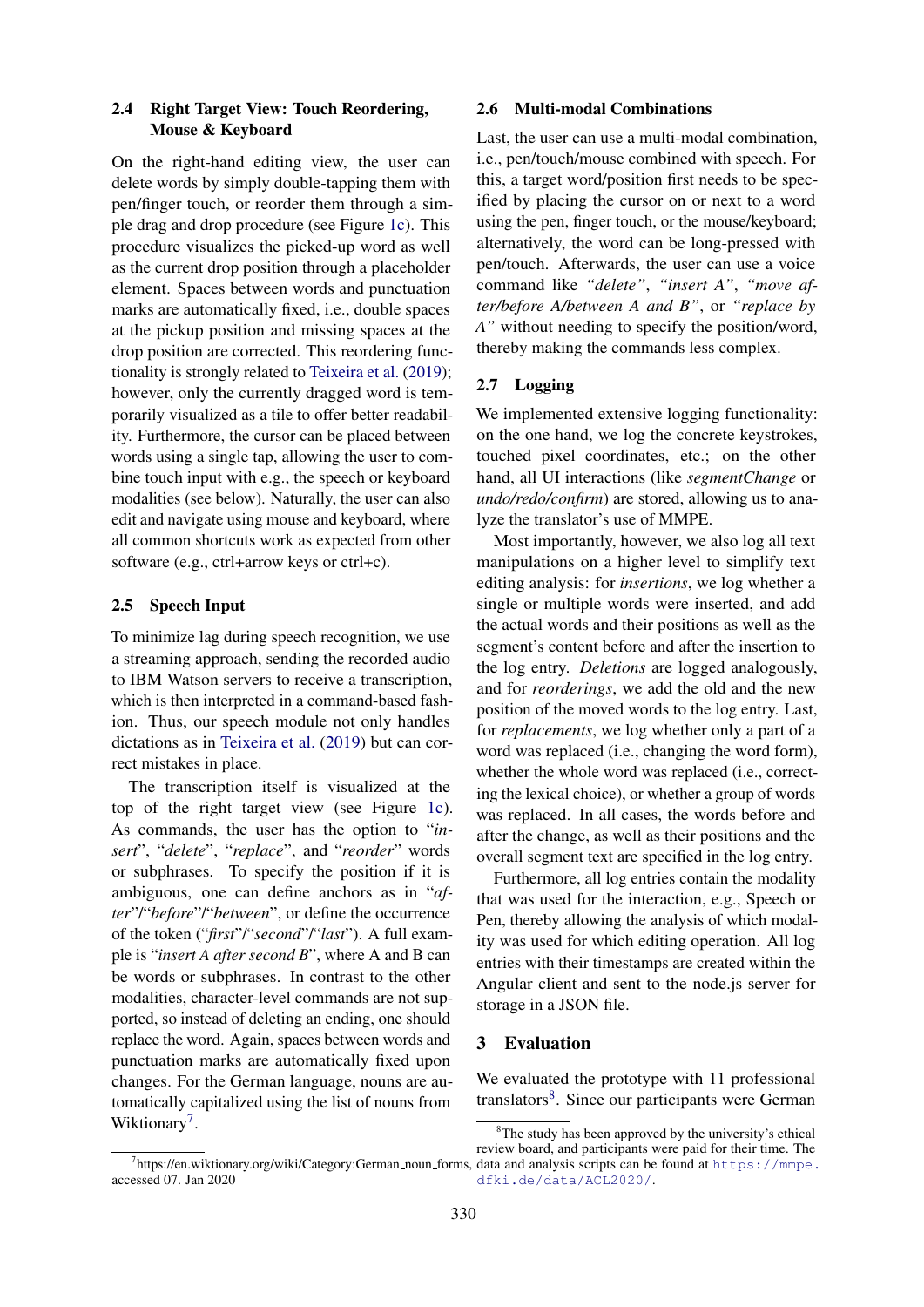natives, we chose a EN-DE translation task to avoid ASR recognition errors occurring in non-native commands [\(Dragsted et al.,](#page-6-17) [2011\)](#page-6-17). In the following, "modalities" refers to Touch (T), Pen (P), Speech (S), Mouse & Keyboard (MK), and Multi-Modal combinations (MM, see Section [2.6\)](#page-3-2), while "operations" refers to Insertions, Deletions, Replacements, and Reorderings. More details on the evaluation are presented in [Herbig et al.](#page-6-18) [\(2020\)](#page-6-18).

### 3.1 Method

The study took approximately 2 hours per participant and involved three separate stages. First, participants filled in a questionnaire capturing demographics as well as information on CAT usage. In stage two, participants received an explanation of all of the prototype's features and then had 10–15 minutes to explore the prototype on their own and become familiar with the interface. Finally, stage three included the main experiment, which is a guided test of all implemented features combined with Likert scales and interviews, as described in detail below.

The main part tests each of the 5 modalities for each of our 4 operations in a structured way. For this, we prepared four sentences for each operation by manually introducing errors into the reference sentences from the WMT news test set 2018. Thus, overall each participant had to correct 4 segments per operation (4) using each modality (5), which results in  $4 \times 4 \times 5 = 80$  segments. Within the four sentences per operation, we tried to capture slightly different cases, like deleting single words or a group of words. The prototype was adapted for this controlled task such that it displays a popup when selecting a segment, visualizing the necessary correction to apply as well as the modality to use. The reason why we provided the correction to apply was to ensure a consistent editing behavior across all participants, thereby making the following measurements comparable: each modality had to be rated for each operation on 7-point Likert scales assessing whether the modality is a good fit, whether it is easy to use, and whether it is a good alternative to MK. Furthermore, participants had to order the modalities from best to worst for each operation. Last, we captured their comments in an interview after each operation and measured the times required to fix the introduced errors. In the end, a final unstructured interview to capture highlevel feedback on the interface was conducted.

### 3.2 Results & Discussion

Figure [2](#page-5-0) depicts the results of the 3 Likert scales of the 5 modalities for the 4 tasks. The participants' orderings of modalities for the operations were mostly in line with these ratings, as we will discuss in the next sections.

According to subjective ratings, modality ordering, and comments, *P(en)* is among the best modalities for deletions and reordering. However, other modalities are superior for insertions and replacements, where P was seen as suitable only for short modifications, and to be avoided for more extended changes. In terms of timings, P was also among the fastest for deletions and reorderings, and among the slowest for insertions. What is interesting, however, is that P was significantly faster than S and MM for replacements (by 6 and 7 seconds on average) even though it was rated lower. Participants also commented very enthusiastically about pen reordering and deletions, as they would nicely resemble manual copy-editing. The main concern for hand-writing was the need to think about and to create space before actually writing.

Results for *T(ouch)* were similarly good for deletions and reorderings, but it was considered worse for insertions and replacements. Furthermore, and as we expected due to its precision, pen was preferred to finger touch by most participants. However, in terms of timings, the two did not differ significantly, apart from replace operations (where pen was faster). Even for replacements, where T was rated as the worst modality, it actually was (non-significantly) faster than S and MM.

*S(peech)* and *M(ulti)-M(odal)* PE were considered the worst and were also the slowest modalities for reordering and deletions. For insertions and replacements, however, these two modalities were rated and ordered  $2<sup>nd</sup>$  (after MK) and in particular much better than P and T. Timing analysis agrees for insertions, being  $2<sup>nd</sup>$  after MK; for replacements, however, S and MM were the slowest even though the ratings put them ahead of P and T. Insertions are the only operation where MM was (non-significantly) faster than S, since the position did not have to be verbally specified. Even though participants were concerned regarding formulating commands while mentally processing text, they considered S and MM especially interesting for adding longer text. The main advantage of MM would be that one has to speak less, albeit at the cost of doing two things at once.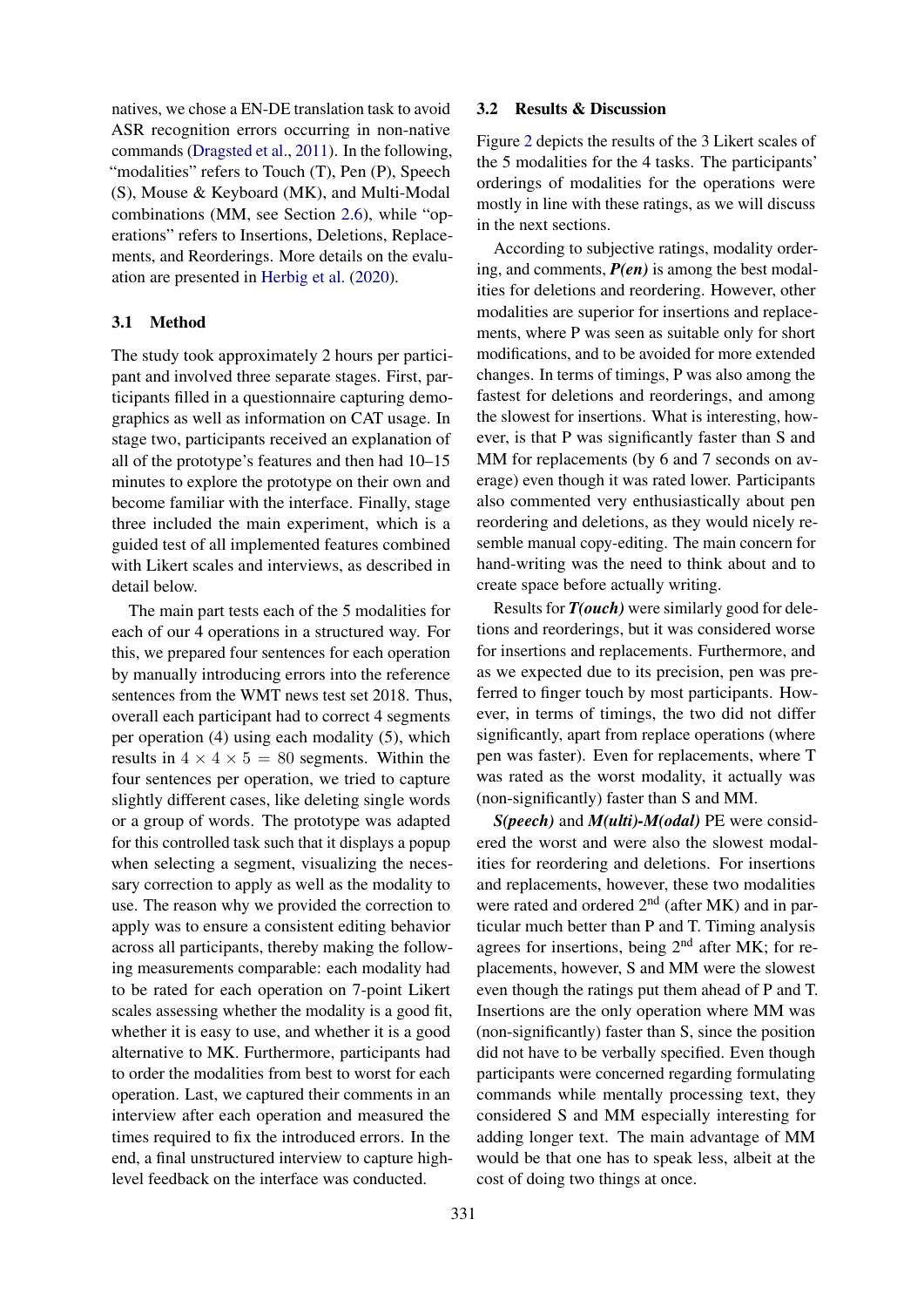<span id="page-5-0"></span>

Figure 2: Subjective ratings of the five modalities for the four operations on the 7-point Likert scales for goodness, ease of use, and whether it is a good alternative to MK.

*M(ouse) & K(eyboard)* received the best scores for insertions and replacements, where it was also the fastest. Furthermore, it got good ratings for deletions and reorderings. For deletions, MK was comparably fast to P, T, and S. For reordering, however, it was slower than P and T. Some participants commented negatively on MK, stating that it only works well because of "years of expertise", and being "unintuitive" especially for reordering.

Overall, many participants provided very positive feedback on this first prototype combining pen, touch, speech, and multi-modal combinations for PE MT, encouraging us to continue. They especially highlighted that it was nice to have the option to switch between modalities. Furthermore, several promising ideas for improving the prototype were proposed, e.g., to visualize whitespaces.

# 4 Conclusion

While more and more professional translators are switching to the use of PE to increase productivity and reduce errors, current CAT interfaces still heavily focus on traditional mouse and keyboard input. This paper therefore presents MMPE, a CAT prototype combining pen, touch, speech, and multimodal interaction together with common mouse and keyboard input possibilities. Users can directly cross out or hand-write new text, drag and drop words for reordering, or use spoken commands to update the text in place. Our study with professional translators shows a high level of interest and enthusiasm about using these new modalities. For deletions and reorderings, pen and touch both received high subjective ratings, with pen being even better than mouse & keyboard. For insertions and replacements, speech and multi-modal interaction were seen as suitable interaction modes; however, mouse & keyboard were still favored and faster.

As a next step, we will improve the prototype based on the participants' valuable feedback. Furthermore, an eye tracker will be integrated into the prototype that can be used in combination with speech for cursor placement, thereby simplifying multi-modal PE. Last, we will investigate whether using the different modalities has an impact on cognitive load during PE [\(Herbig et al.,](#page-6-19) [2019b\)](#page-6-19).

# Acknowledgments

This research was funded in part by the German Research Foundation (DFG) under grant number GE 2819/2-1 (project MMPE). We thank AMPLEXOR (<https://www.amplexor.com>) for their excellent support in providing access to professional human translators for our experiments.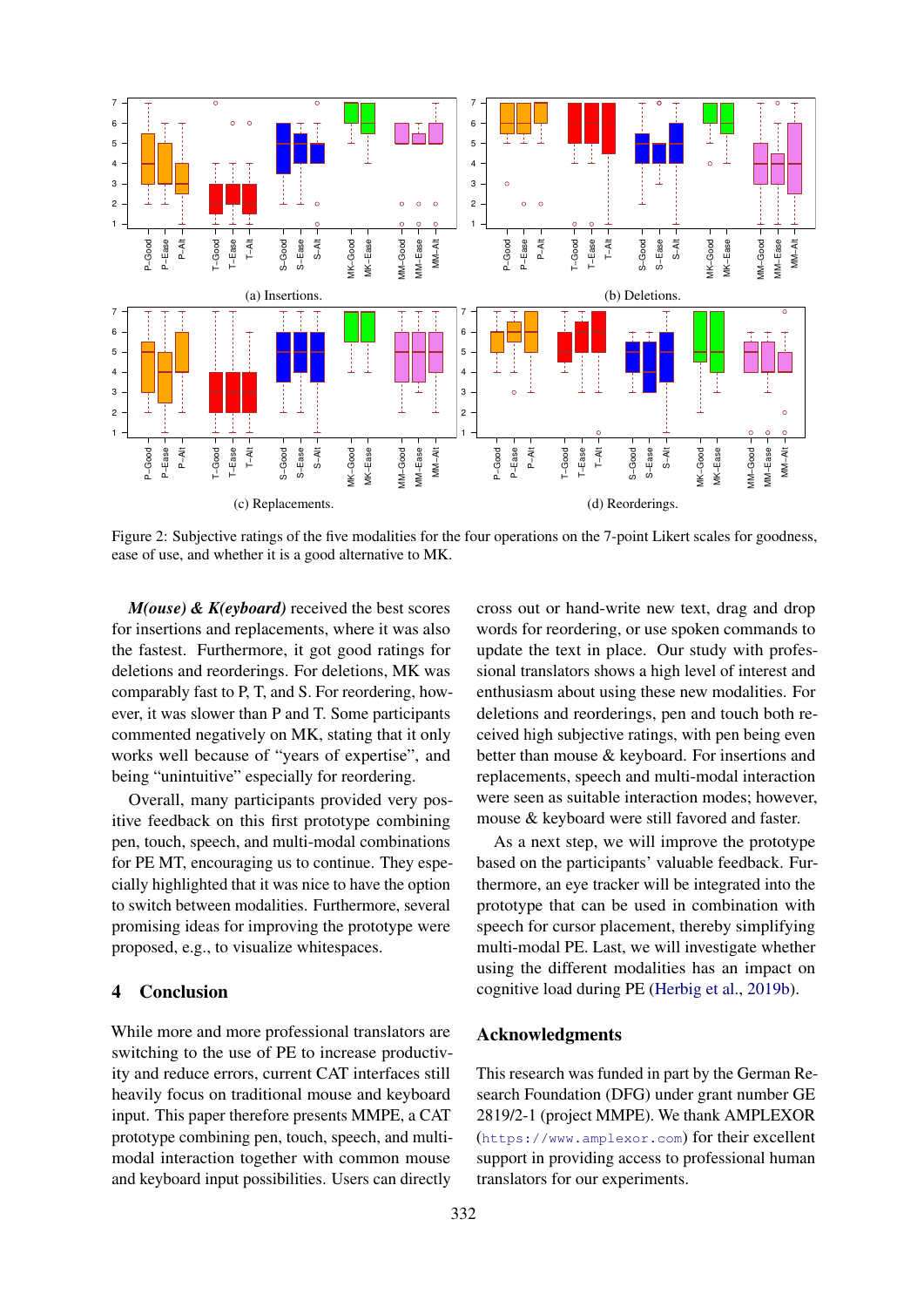#### References

- <span id="page-6-11"></span>Vicent Alabau, Ragnar Bonk, Christian Buck, Michael Carl, Francisco Casacuberta, Mercedes García-Martínez, Jesús González, Philipp Koehn, Luis Leiva, Bartolomé Mesa-Lao, et al. 2013. CAS-MACAT: An open source workbench for advanced computer aided translation. *The Prague Bulletin of Mathematical Linguistics*, 100:101–112.
- <span id="page-6-12"></span>Vicent Alabau and Francisco Casacuberta. 2012. Study of electronic pen commands for interactivepredictive machine translation. In *Proceedings of the International Workshop on Expertise in Translation and Post-Editing – Research and Application, Copenhagen, Denmark*, pages 17–18.
- <span id="page-6-4"></span>Nora Aranberri, Gorka Labaka, A Diaz de Ilarraza, and Kepa Sarasola. 2014. Comparison of post-editing productivity between professional translators and lay users. In *Proceeding of AMTA Third Workshop on Post-editing Technology and Practice*, pages 20– 33.
- <span id="page-6-8"></span>Julie Brousseau, Caroline Drouin, George Foster, Pierre Isabelle, Roland Kuhn, Yves Normandin, and Pierre Plamondon. 1995. French speech recognition in an automatic dictation system for translators: The TransTalk project. In *Proceedings of Eurospeech Fourth European Conference on Speech Communication and Technology*, pages 193–196.
- <span id="page-6-6"></span>Michael Carl, Martin Jensen, and Kay Kristian. 2010. Long distance revisions in drafting and post-editing. *CICLing Special Issue on Natural Language Processing and its Applications*, pages 193–204.
- <span id="page-6-17"></span>Barbara Dragsted, Inger Margrethe Mees, and Inge Gorm Hansen. 2011. Speaking your translation: Students' first encounter with speech recognition technology. *Translation & Interpreting*, 3(1):10–43.
- <span id="page-6-7"></span>Marc Dymetman, Julie Brousseau, George Foster, Pierre Isabelle, Yves Normandin, and Pierre Plamondon. 1994. Towards an automatic dictation system for translators: The TransTalk project. In *Proceedings of the ICSLP International Conference on Spoken Language Processing*.
- <span id="page-6-5"></span>Spence Green, Jeffrey Heer, and Christopher D Manning. 2013. The efficacy of human post-editing for language translation. In *Proceedings of the SIGCHI Conference on Human Factors in Computing Systems*, pages 439–448. ACM.
- <span id="page-6-18"></span>Nico Herbig, Tim Düwel, Santanu Pal, Kalliopi Meladaki, Mahsa Monshizadeh, Antonio Krüger, and Josef van Genabith. 2020. MMPE: A multimodal interface for post-editing machine translation. In *Proceedings of the 58th Annual Meeting of the Association for Computational Linguistics*. Association for Computational Linguistics.
- <span id="page-6-16"></span>Nico Herbig, Santanu Pal, Josef van Genabith, and Antonio Krüger. 2019a. Multi-modal approaches for

post-editing machine translation. In *Proceedings of the 2019 CHI Conference on Human Factors in Computing Systems*, page 231. ACM.

- <span id="page-6-19"></span>Nico Herbig, Santanu Pal, Mihaela Vela, Antonio Krüger, and Josef Genabith. 2019b. Multi-modal indicators for estimating perceived cognitive load in post-editing of machine translation. *Machine Translation*, 33(1-2):91–115.
- <span id="page-6-9"></span>Mercedes Garcia Martinez, Karan Singla, Aniruddha Tammewar, Bartolomé Mesa-Lao, Ankita Thakur, MA Anusuya, Banglore Srinivas, and Michael Carl. 2014. SEECAT: ASR & eye-tracking enabled computer assisted translation. In *The 17th Annual Conference of the European Association for Machine Translation*, pages 81–88. European Association for Machine Translation.
- <span id="page-6-10"></span>Bartolomé Mesa-Lao. 2014. Speech-enabled computer-aided translation: A satisfaction survey with post-editor trainees. In *Proceedings of the EACL 2014 Workshop on Humans and Computer-assisted Translation*, pages 99–103.
- <span id="page-6-0"></span>Joss Moorkens and Sharon O'Brien. 2017. Assessing user interface needs of post-editors of machine translation. In *Human Issues in Translation Technology*, pages 127–148. Routledge.
- <span id="page-6-13"></span>Sharon O'Brien, Joss Moorkens, and Joris Vreeke. 2014. Kanjingo – a mobile app for post-editing. In *Proceedings of the 17th Annual Conference of the European Association for Machine Translation*.
- <span id="page-6-15"></span>Carlos S.C. Teixeira, Joss Moorkens, Daniel Turner, Joris Vreeke, and Andy Way. 2019. Creating a multimodal translation tool and testing machine translation integration using touch and voice. *Informatics*, 6.
- <span id="page-6-3"></span>Antonio Toral, Martijn Wieling, and Andy Way. 2018. Post-editing effort of a novel with statistical and neural machine translation. *Frontiers in Digital Humanities*, 5:9.
- <span id="page-6-14"></span>Olga Torres-Hostench, Joss Moorkens, Sharon O'Brien, Joris Vreeke, et al. 2017. Testing interaction with a mobile MT post-editing app. *Translation & Interpreting*, 9(2):138.
- <span id="page-6-1"></span>Mihaela Vela, Santanu Pal, Marcos Zampieri, Sudip Kumar Naskar, and Josef van Genabith. 2019. Improving CAT tools in the translation workflow: New approaches and evaluation. In *Proceedings of Machine Translation Summit XVII Volume 2: Translator, Project and User Tracks*, pages 8–15.
- <span id="page-6-2"></span>Marcos Zampieri and Mihaela Vela. 2014. Quantifying the influence of MT output in the translators' performance: A case study in technical translation. In *Proceedings of the EACL 2014 Workshop on Humans and Computer-assisted Translation*, pages 93–98.